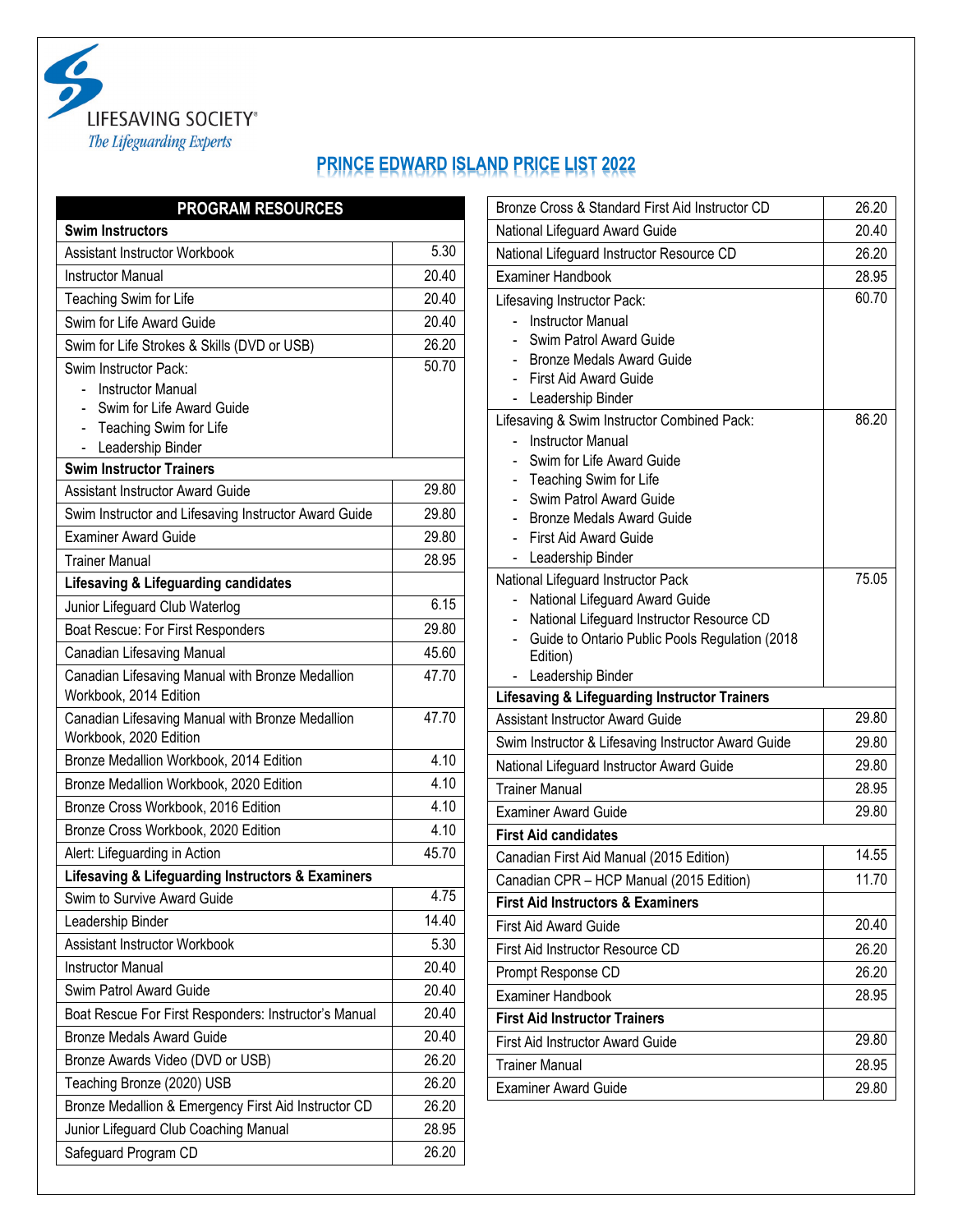

| <b>Lifesaving Sport candidates</b>                           |        |  |
|--------------------------------------------------------------|--------|--|
| Canadian Officials Manual                                    | 28.95  |  |
| <b>Lifesaving Sport Instructors &amp; Coaches</b>            |        |  |
| Lifesaving Sport Fundamentals Award Guide                    | 20.40  |  |
| Canadian Competition Manual (download)                       | No fee |  |
| Coaching Lifesaving                                          | 28.95  |  |
| <b>Officials Award Guide</b>                                 | 20.40  |  |
| <b>Lifesaving Sport Officials Instructor Trainers</b>        |        |  |
| Officials Instructors Award Guide                            | 29.80  |  |
| <b>Trainer Manual</b>                                        | 28.95  |  |
| <b>Lifesaving Coach Trainers</b>                             |        |  |
| Coach Level 1 Trainer Notes                                  | 11.95  |  |
| <b>Trainer Manual</b>                                        | 28.95  |  |
| <b>Management Training</b>                                   |        |  |
| <b>Backyard Pool Safety Guidelines</b>                       | 11.95  |  |
| Pool Operations Manual                                       | 45.50  |  |
| Pool Operator Course - Level 1 Workbook                      | 26.20  |  |
| Pool Operator Level 1 Recert Workbook                        | 26.20  |  |
| Pool Operator Level 2 Workbook                               | 31.25  |  |
| <b>SEE Auditor Workbook</b>                                  | 31.25  |  |
| Aquatic Safety Inspector Workbook                            | 31.25  |  |
| Aquatic Safety Inspector Recertification Workbook            | 26.20  |  |
| Aquatic Safety Auditor Workbook                              | 31.25  |  |
| Are You Ready? Workbook                                      | 11.70  |  |
| Are You Ready? DVD with 5 Workbooks                          | 115.30 |  |
| Dragon Boat Race Organizers Safety Handbook                  | 45.40  |  |
| <b>Management Training Instructors</b>                       |        |  |
| <b>Aquatic Supervisor Training Award Guide</b>               | 20.40  |  |
| <b>Management Training Trainers</b>                          |        |  |
| <b>Trainer Manual</b>                                        | 28.95  |  |
| <b>Examiner Award Guide</b>                                  | 29.80  |  |
| <b>PUBLIC EDUCATION</b>                                      |        |  |
| ICE: The Winter Killer Resource Manual                       | 28.95  |  |
| <b>ON GUARD Pack:</b>                                        | 8.80   |  |
| 1 ON GUARD card, Brochure, Lifesaving                        |        |  |
| Society lanyard                                              |        |  |
| ON GUARD Multi - Pack:                                       | 146.70 |  |
| 25 ON GUARD cards, Brochures, Lifesaving<br>Society lanyards |        |  |

Page 2 2022 PRINCE EDWARD ISLAND PRICE LIST

| <b>AWARDS:</b>                                         |       |
|--------------------------------------------------------|-------|
| Candidate Recognition Items (order before your course) |       |
| Swim for Life (available only to Swim Licensees)       |       |
| Seals (sheet of 18)                                    |       |
| Parent & Tot 1                                         | 5.85  |
| Parent & Tot 2                                         | 5.85  |
| Parent & Tot 3                                         | 5.85  |
| Preschool 1 or Preschool A                             | 5.85  |
| Preschool 2 or Preschool B                             | 5.85  |
| Preschool 3 or Preschool C                             | 5.85  |
| Preschool 4 or Preschool D                             | 5.85  |
| Preschool 5 or Preschool E                             | 5.85  |
| Swimmer 1                                              | 5.85  |
| Swimmer 2                                              | 5.85  |
| Swimmer 3                                              | 5.85  |
| Swimmer 4                                              | 5.85  |
| Swimmer 5                                              | 5.85  |
| Swimmer 6                                              | 5.85  |
| Badges (Package of 100)                                |       |
| Preschool 1 or Preschool A                             | 62.15 |
| Preschool 2 or Preschool B                             | 62.15 |
| Preschool 3 or Preschool C                             | 62.15 |
| Preschool 4 or Preschool D                             | 62.15 |
| Preschool 5 or Preschool E                             | 62.15 |
| Swimmer 1                                              | 62.15 |
| Swimmer 2                                              | 62.15 |
| Swimmer 3                                              | 62.15 |
| Swimmer 4                                              | 62.15 |
| Swimmer 5                                              | 62.15 |
| Swimmer 6                                              | 62.15 |
| Badges (Package of 25)                                 |       |
| Preschool 1 or Preschool A                             | 17.95 |
| Preschool 2 or Preschool B<br>-                        | 17.95 |
| Preschool 3 or Preschool C                             | 17.95 |
| Preschool 4 or Preschool D<br>-                        | 17.95 |
| Preschool 5 or Preschool E<br>-                        | 17.95 |
| Swimmer 1                                              | 17.95 |
| Swimmer 2                                              | 17.95 |
| Swimmer 3<br>-                                         | 17.95 |
| Swimmer 4                                              | 17.95 |
| Swimmer 5                                              | 17.95 |
| Swimmer 6                                              | 17.95 |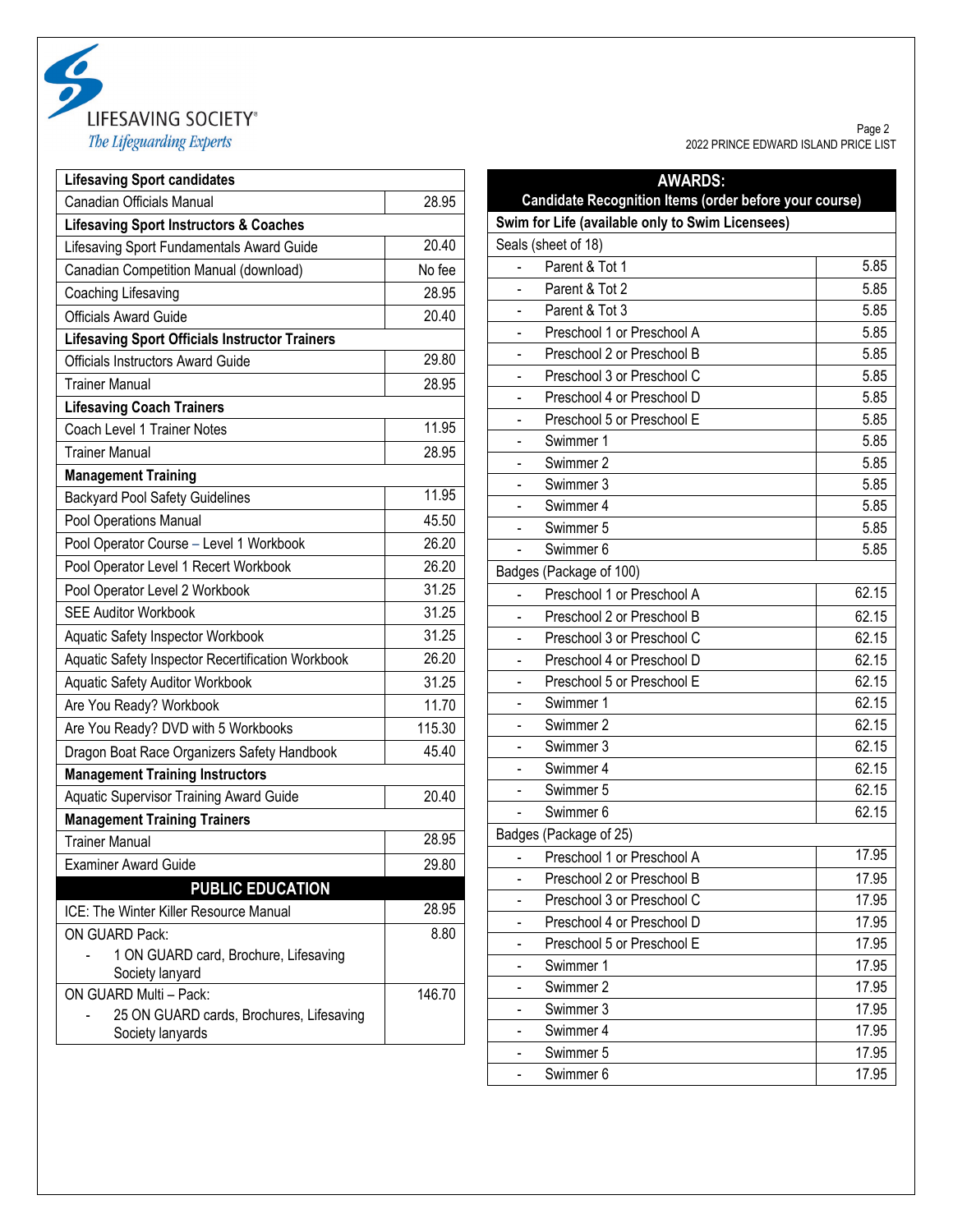

| <b>Swim Patrol</b>                                                     |       |
|------------------------------------------------------------------------|-------|
| Swim Patrol Wall Chart (each)                                          | 1.40  |
| Swim Patrol Progress Reports (pack of 50)                              | 5.90  |
| Swim Patrol Recognition Seals - Rookie (sheet of 35)                   | 10.80 |
| Swim Patrol Recognition Seals - Ranger (sheet of 35)                   | 10.80 |
| Swim Patrol Recognition Seals - Star (sheet of 35)                     | 10.80 |
| Swim Patrol Crest - Rookie                                             | 1.45  |
| Swim Patrol Crest - Ranger                                             | 1.45  |
| Swim Patrol Crest - Star                                               | 1.45  |
| Swim Patrol Award Seal - Rookie (sheet of 18)                          | 5.80  |
| Swim Patrol Award Seal - Ranger (sheet of 18)                          | 5.80  |
| Swim Patrol Award Seal - Star (sheet of 18)                            | 5.80  |
| Swim Patrol Kits: 10 crests, 10 wall charts, 1 sheet Recognition seals |       |
| Rookie Patrol Kit                                                      | 15.85 |
| Ranger Patrol Kit                                                      | 15.85 |
| <b>Star Patrol Kit</b>                                                 | 15.85 |
| <b>Lifesaving Fitness</b>                                              |       |
| Lifesaving Fitness - Bronze (card and crest)                           | 6.40  |
| Lifesaving Fitness - Silver (card and crest)                           | 6.40  |
| Lifesaving Fitness - Gold (card and crest)                             | 6.40  |
| <b>Junior Lifeguard Club</b>                                           |       |
| Junior Lifeguard Club Waterlog                                         | 6.15  |
| Junior Lifeguard Club Recognition Seals (sheet of 18)                  |       |
| <b>Community Education</b>                                             | 5.80  |
| Leadership & Teamwork<br>$\overline{\phantom{0}}$                      | 5.80  |
| Lifesaving Knowledge                                                   | 5.80  |
| Lifesaving Skills                                                      | 5.80  |
| Swimming Skills<br>-                                                   | 5.80  |
| Fitness (Bronze, Silver or Gold)                                       | 5.80  |
| Competition                                                            | 5.80  |
| Junior Lifeguard Club Award Seals (sheet of 18)                        |       |
| Swim Patrol Award Seal-Rookie                                          | 5.80  |
| Swim Patrol Award Seal-Ranger                                          | 5.80  |
| Swim Patrol Award Seal - Star                                          | 5.80  |
| Lifesaving Fitness - Bronze                                            | 5.80  |
| Lifesaving Fitness - Silver                                            | 5.80  |
| Lifesaving Fitness - Gold                                              | 5.80  |
| Lifesaving Fitness - Bronze (card and crest)                           | 6.40  |
| Lifesaving Fitness - Silver (card and crest)                           | 6.40  |
| Lifesaving Fitness - Gold (card and crest)                             | 6.40  |
| <b>First Aid</b>                                                       |       |
| Basic First Aid with CPR - A                                           | 1.50  |
| $CPR - A$ , $CPR - B$ , or $CPR - C$                                   | 1.50  |
| Anaphylaxis Rescuer                                                    | 1.50  |

Page 3 2022 PRINCE EDWARD ISLAND PRICE LIST

| <b>AWARDS:</b>                                                            |        |
|---------------------------------------------------------------------------|--------|
| <b>Exam Fees</b>                                                          |        |
| (submit test sheets to the office for processing)                         |        |
| <b>Lifesaving candidates</b><br><b>Bronze Star</b>                        | 14.00  |
|                                                                           | 17.35  |
| <b>Bronze Medallion</b>                                                   | 8.70   |
| <b>Bronze Medallion Recert</b><br>Distinction                             | 17.35  |
|                                                                           | 8.70   |
| <b>Distinction Recert</b>                                                 | 11.00  |
| <b>Boat Rescue</b><br><b>Lifeguarding candidates</b>                      |        |
| Safeguard                                                                 | 11.00  |
| <b>Bronze Cross or Recert</b>                                             | 22.00  |
| National Lifeguard or Recert                                              | 35.00  |
| <b>First Aid candidates</b>                                               |        |
| Emergency First Aid with CPR - B                                          | 11.00  |
| Standard First Aid with CPR - C or Recert                                 | 21.00  |
| <b>Automated External Defibrillation</b>                                  | 11.00  |
| CPR-HCP                                                                   | 16.75  |
| Airway Management                                                         | 11.00  |
| <b>Management Training candidates</b>                                     |        |
| <b>Aquatic Supervisor</b>                                                 | 30.75  |
| Aquatic Management                                                        | 30.75  |
| Safety Inspector or Recert                                                | 30.75  |
| Safety Auditor or Recert                                                  | 30.75  |
| <b>SEE Auditor</b>                                                        | 30.75  |
| <b>Lifesaving Sport candidates</b>                                        |        |
| <b>Community Official</b>                                                 | No fee |
| Open Water Official                                                       | 16.25  |
| Pool Official                                                             | 16.25  |
| <b>Emergency Response Official</b>                                        | 16.25  |
| Meet Manager & Referee                                                    | 16.25  |
| Leadership candidates                                                     |        |
| Assistant Instructor, Instructor, Coach, Examiner, or<br>Trainer          | 30.75  |
| First Leadership award recertified                                        | 30.75  |
| Each additional leadership award recertified<br>(to a maximum of \$60.00) | 9.15   |
| <b>Award Replacement Items</b>                                            |        |
| Replacement certification card (first)                                    | 10.40  |
| Each addition card replacement                                            | 5.20   |
| Replacement crest                                                         | 5.20   |
| Replacement medal                                                         | 10.40  |